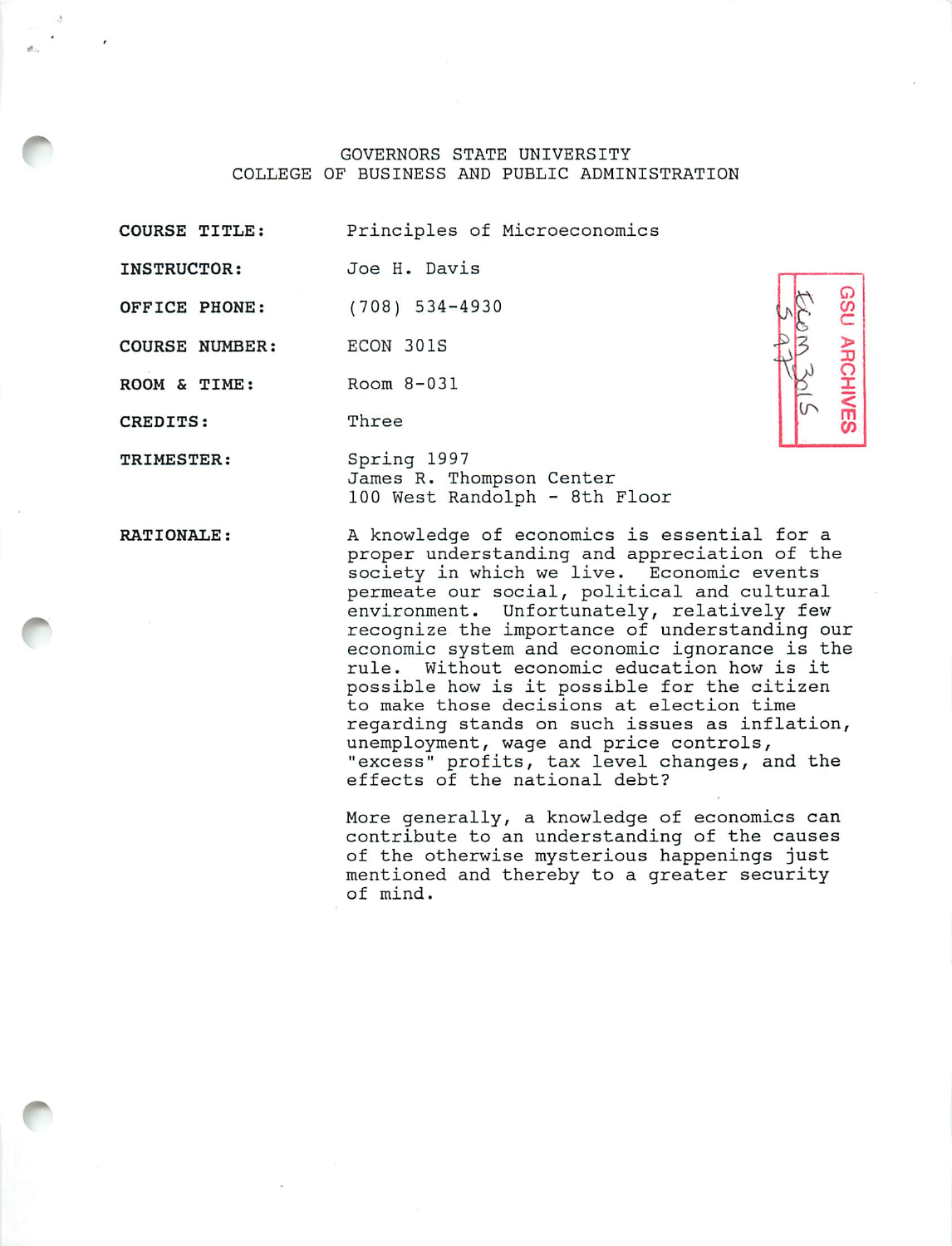Economics may also be studied for its practical value in the business world. It can aid the business person to better understand the internal and external factors of affecting business operations involving supply and demand, choice of inputs, the level of production, prices, wages, profits, competition, labor relations and the impact of government regulations and expenditure.

## READING;

An outline of the topics that will be discussed in the lectures is attached. Reading assignments to accompany the lectures are listed on the outline. In all, we will cover 17 chapters in the textbook. Several xeroxed work sheet assignments will also be distributed. It is the student's responsibility to complete the reading assignment even if the material is not covered in the lecture.

## GRADES AND GRADING:

There will be two (2) midterm examinations that will<br>together be worth 50% of the final grade. There will also together be worth 50% of the final grade. be a comprehensive final examination that will be worth 50% of the final grade. The exams will consist entirely of multiple choice questions. There will be "extra credit". The examinations will cover materials contained in the textbook, handouts, readings and lectures. The student is, therefore, advised to take careful lecture notes. The University policy on the granting of grades of incomplete (I) will be scrupulously adhered to and the student is, therefore, advised to thoroughly familiarize himself with that policy. He should, in particular, be aware that the grade of I is not a substitute for poor performance, and that it will not be given simply because the student is not prepared for the final examination.

## NOTES TO THE STUDENT:

**PN** 

The material that you will study in this class and the methods of analysis that you will be required to master will be entirely new to most of you. Therefore, it will require a major effort. The reward, however, will more than compensate for the effort. The student who successfully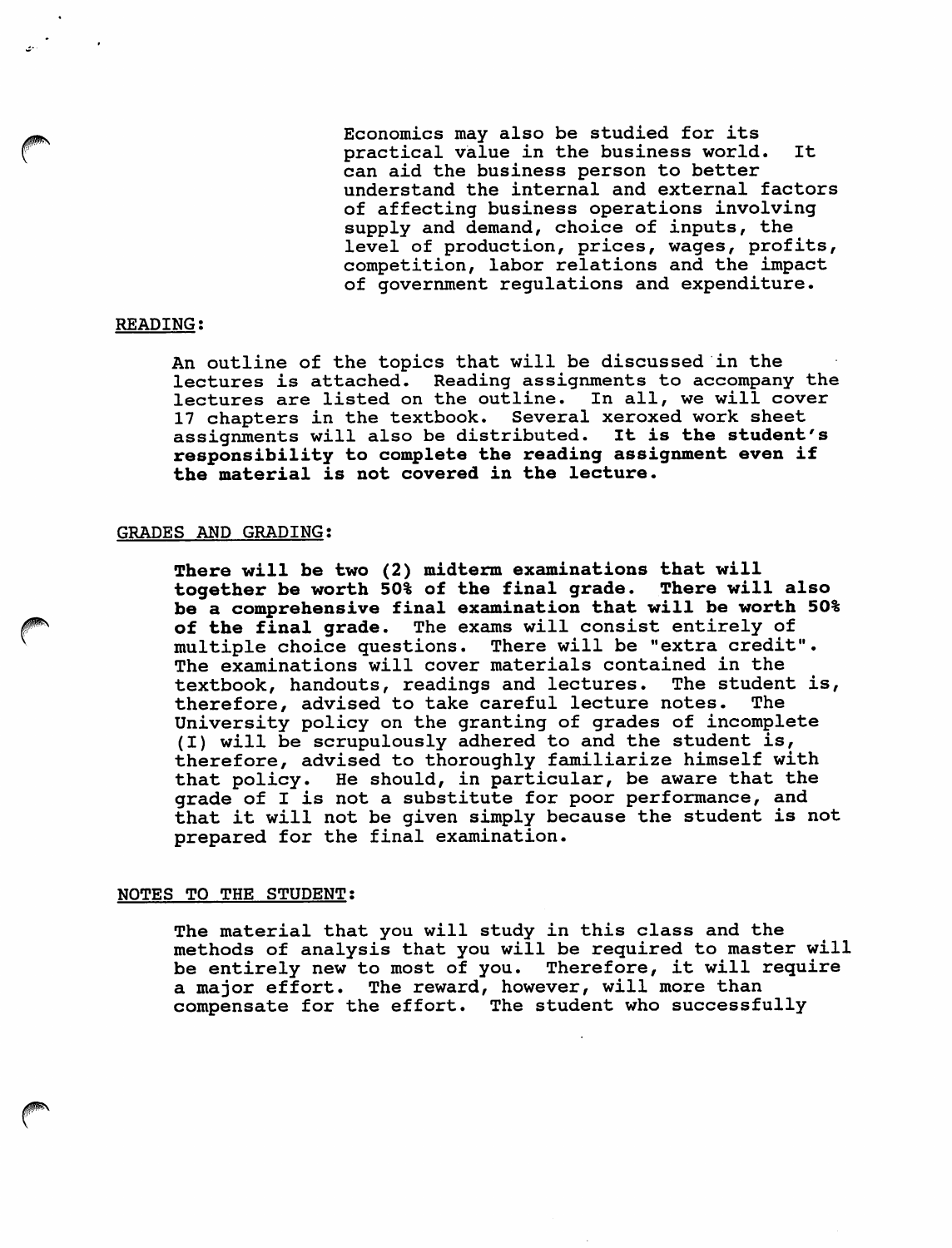masters the course material will have an understanding of the inflation, unemployment and wage and price controls, to name just a few topics, that will far exceed the knowledge of most journalists, politicians, and businessmen. In my opinion, the student wishing to successfully complete this course needs to (I) devote about five (5) hours per week outside of class to reading and study, and (II) adopt a systematic study strategy.

One such strategy is the following:

- a. Read the textbook chapter currently being discussed in the lectures.
- b. Do the exercises in the study guide, referring back to the textbook as much as necessary.
- c. Read the textbook chapter again, this time making a written outline of its major points.
- d. Take careful lecture notes and compare them with the textbook discussions for similarities and differences.
- e. Review all of your notes on a weekly basis.

## STANDARDS OF CONDUCT:

Needless to say, students are expected to observe the College's standards of conduct. Additionally, sleeping, newspaper reading, and the use of headphone listening devices are strictly prohibited.